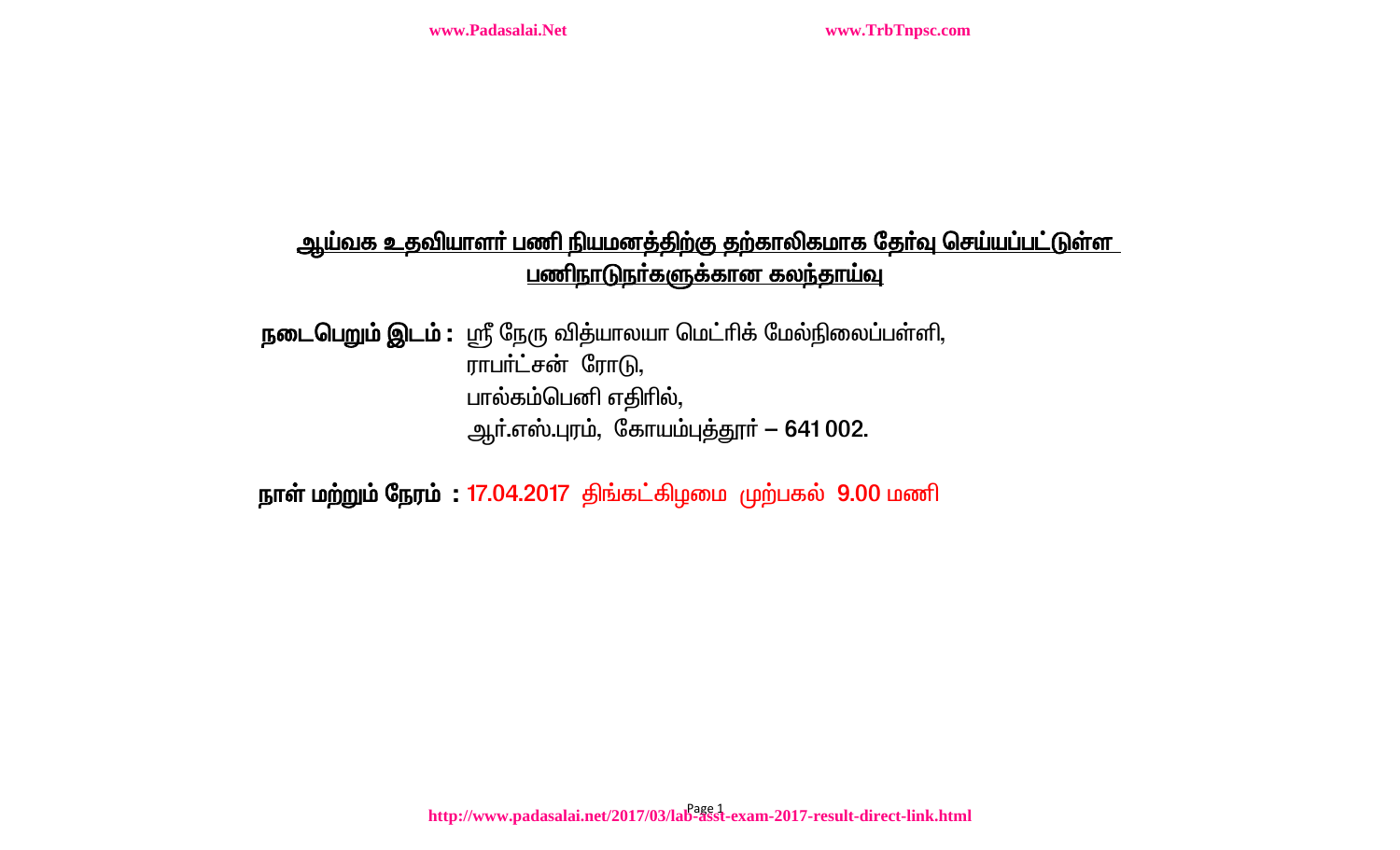# <u>ஆய்வக உதவியாளா் பணி நியமனத்திற்கு தற்காலிகமாக தோ்வுசெய்யப்பட்டுள்ள</u> <u>பணிநாடுநா்களுக்கான பட்டியல்</u>

### **LIST OF ELIGIBLE CANDIDATES PROVISIONALLY SELECTED FOR LAB ASSISTANT APPOINTMENT COIMBATORE DISTRICT**

| S.NO | <b>CALL NO</b> | REGNO             | CAND_NAM                | <b>SEX</b>   | <b>DOB</b>    |            | COMM Priority | Tamil<br>Priority | <b>WRITTEN</b><br>EXAM<br><b>MARKS</b> | QUALILFI<br><b>CATION</b> | QM             | <b>EMP</b><br><b>SENIORTY</b> | <b>EMP</b><br><b>SENIORT</b><br>Y MARK | EXP | <b>EXP MARK</b> | <b>TOTAL</b> | <b>TURN</b> |
|------|----------------|-------------------|-------------------------|--------------|---------------|------------|---------------|-------------------|----------------------------------------|---------------------------|----------------|-------------------------------|----------------------------------------|-----|-----------------|--------------|-------------|
| 1    | 003            |                   | 12200572 POONGOTHAI M   | $\mathbf{F}$ | 10-Mar-85     | <b>BC</b>  |               | <b>PSTM</b>       |                                        | 126 GRA                   | 5 <sub>l</sub> | 10                            | 10                                     |     |                 | 141 GT       |             |
| 2    | 002            |                   | 12201245 PRATHIBA A     | F            | 27-Nov-91     | <b>OC</b>  |               | <b>PSTM</b>       |                                        | 128 GRA                   | 5 <sub>l</sub> | 6                             | 6I                                     |     | 0               | 139 GT       |             |
| 3    | 006            |                   | 12100152 NIRMAL KUMAR H |              | M 05-Jan-89   | <b>BC</b>  |               | <b>PSTM</b>       |                                        | 123 GRA                   | 5              |                               | 10                                     |     |                 | 138 GT       |             |
| 4    | 008            |                   | 12214452 PARIMALAM S    |              | $F$ 24-Jan-73 | <b>BC</b>  |               | <b>PSTM</b>       |                                        | 122 GRA                   | 51             | 21                            | 10                                     |     |                 | 137 GT       |             |
| 5    | 005            |                   | 12100371 VAIRAVEL M     |              | M 24-Mar-85   | <b>BC</b>  |               | <b>PSTM</b>       |                                        | $124$ GRA                 | 5              |                               | 81                                     |     |                 | 137 GT       |             |
| 6    | 004            |                   | 12104837 RAVICHANDRAN S |              | M 22-Dec-93   | <b>MBC</b> |               |                   |                                        | 126 GRA                   | 5              |                               | 6I                                     |     | ŋ               | 137 GT       |             |
| 7    | 011            |                   | 12203731 SANGEETHAR     |              | F 31-Mar-89   | <b>BC</b>  |               | <b>PSTM</b>       |                                        | $121$ GRA                 | 5 <sub>l</sub> | 11                            | 10 <sup>1</sup>                        |     | O               | 136 GT       |             |
| 8    | 012            |                   | 12101521 RAMAKRISHNAN V |              | M 14-Jun-82   | <b>MBC</b> |               | <b>PSTM</b>       |                                        | 120 GRA                   | 5              | 14                            | 10                                     |     | U               | 135 GT       |             |
| 9    | 015            |                   | 12201362 SUBBULAKSHMI M | $\mathbf{F}$ | 24-May-67     | <b>BC</b>  |               | <b>PSTM</b>       |                                        | 119 GRA                   | 5 <sub>l</sub> | 27                            | 10 <sup>1</sup>                        |     | O               | 134 GT       |             |
| 10   | 007            |                   | 12105483 NANDHAKUMAR R  |              | M 30-Jul-91   | <b>MBC</b> |               | <b>PSTM</b>       |                                        | 123 GRA                   | 5 <sub>l</sub> | 6                             | 6I                                     |     | ŋ               |              | 134 GT T    |
| 11   | 020            |                   | 12211975 DHANALAKSHMI V |              | $F$ 25-Apr-79 | <b>BC</b>  |               | <b>PSTM</b>       |                                        | 118 GRA                   | 5 <sub>l</sub> | 18                            | 10                                     |     | ŋ               |              | 133 GT W    |
| 12   | 009            | 12203835 CHITRA R |                         | $\mathbf{F}$ | 31-May-80     | <b>BC</b>  |               | <b>PSTM</b>       |                                        | 122 GRA                   | 5 <sub>l</sub> |                               | 6I                                     |     |                 |              | 133 GT W    |
| 13   | 021            |                   | 12200505 SUDHADEVI P    | F            | 01-Nov-82     | <b>BC</b>  |               | <b>PSTM</b>       |                                        | 118 GRA                   | 5 <sub>l</sub> | 12                            | 10                                     |     |                 |              | 133 GT W    |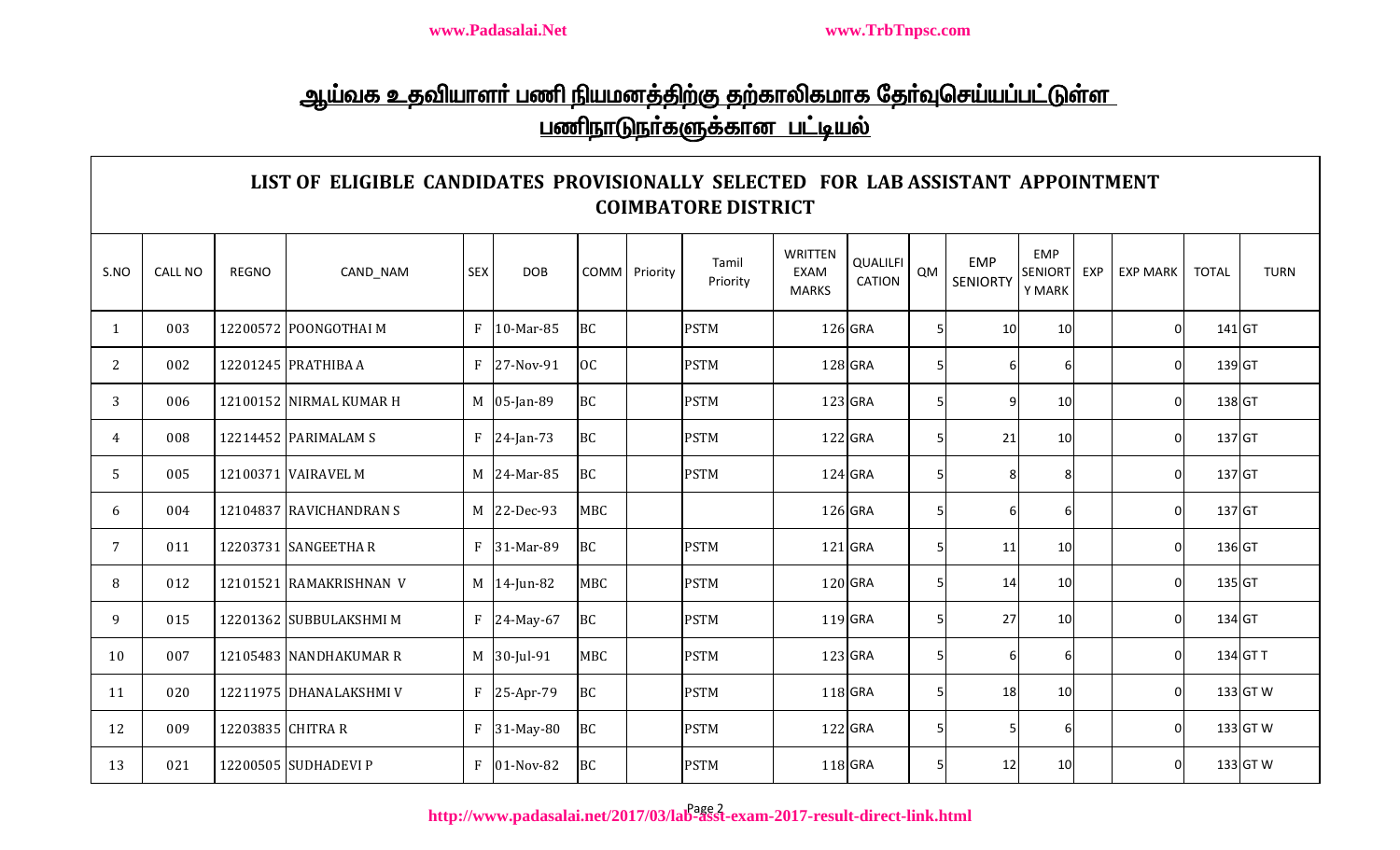| S.NO | <b>CALL NO</b> | <b>REGNO</b>      | CAND_NAM                       | <b>SEX</b> | <b>DOB</b>    |            | COMM Priority | Tamil<br>Priority | WRITTEN<br><b>EXAM</b><br><b>MARKS</b> | <b>QUALILFI</b><br><b>CATION</b> | QM | <b>EMP</b><br><b>SENIORTY</b> | <b>EMP</b><br>SENIORT<br>Y MARK | EXP | <b>EXP MARK</b> | <b>TOTAL</b> | <b>TURN</b>  |
|------|----------------|-------------------|--------------------------------|------------|---------------|------------|---------------|-------------------|----------------------------------------|----------------------------------|----|-------------------------------|---------------------------------|-----|-----------------|--------------|--------------|
| 14   | 022            |                   | 12202414 TAMILSELVI G          |            | $F$ 13-Apr-84 | <b>MBC</b> |               | <b>PSTM</b>       |                                        | $118$ GRA                        | 5  | 14                            | 10                              |     | $\overline{0}$  |              | 133 GT W     |
| 15   | 013            |                   | 12205690 SOPHY AROCKIYA MARY A |            | F 31-May-86   | BC         |               | <b>PSTM</b>       |                                        | $120$ GRA                        | 5  | 8                             | 8                               |     | $\overline{0}$  |              | 133 GT W     |
| 16   | 014            |                   | 12101970 KATHIRESAN P          |            | M 05-Apr-87   | <b>MBC</b> |               | <b>PSTM</b>       |                                        | 120 GRA                          | 5  |                               | 8                               |     | $\overline{0}$  |              | 133 GT T     |
| 17   | 010            |                   | 12101166 JAYAPRAKASH R         |            | M   14-Aug-91 | BC         |               | <b>PSTM</b>       |                                        | 122 GRA                          | 5  | 6                             | 61                              |     | $\overline{0}$  |              | 133 GT T     |
| 18   | 023            |                   | 12203862 VIJAYALAKSHMI S       |            | $F$ 10-Jun-70 | <b>BC</b>  |               | <b>PSTM</b>       |                                        | 117 GRA                          | 5  | 28                            | 10                              |     | $\overline{0}$  |              | 132 GT W     |
| 19   | 024            |                   | 12203824 PONMANIK              |            | F 25-May-74   | <b>BC</b>  |               | <b>PSTM</b>       |                                        | $117$ GRA                        | 5  | 8                             | 10                              |     | $\overline{0}$  |              | 132 GT W     |
| 20   | 017            |                   | 12200468 KASEEMBEBIU           | F          | 15-Oct-85     | <b>BCM</b> |               | <b>PSTM</b>       |                                        | 119 GRA                          | .5 | 6                             | 8                               |     | $\overline{0}$  |              | 132 GT W T   |
| 21   | 030            | 12210195 GOWRI K  |                                |            | F 20-Nov-77   | <b>BC</b>  |               | <b>PSTM</b>       |                                        | 116 GRA                          | 5  | <b>16</b>                     | 10                              |     | $\overline{0}$  |              | $131$ GT W T |
| 22   | 043            |                   | 12104814 PRAKASAM P            |            | M 12-May-80   | <b>MBC</b> | <b>OT</b>     | <b>PSTM</b>       |                                        | 114 GRA                          |    | 17                            | 10                              |     | 2               |              | 131 MBC      |
| 23   | 033            |                   | 12100774 PALPANDI M            |            | M 27-Jun-87   | BC         |               | <b>PSTM</b>       |                                        | 116 GRA                          | 5  | <b>10</b>                     | 10                              |     | $\overline{0}$  | 131 BC       |              |
| 24   | 034            | 12212256 VIMALA P |                                |            | $F$ 12-Jun-76 | <b>MBC</b> |               | <b>PSTM</b>       |                                        | 115 GRA                          | 5  | 18                            | 10                              |     | $\overline{0}$  |              | 130 MBC      |
| 25   | 035            | 12206159 DEEPA P  |                                |            | $F$ 05-Jul-80 | <b>MBC</b> |               | <b>PSTM</b>       |                                        | 115 GRA                          | .5 | 13                            | 10 <sup>1</sup>                 |     | $\overline{0}$  |              | 130 MBC      |
| 26   | 037            | 12212066 VIMALA N |                                |            | $F$ 19-Apr-86 | <b>BC</b>  |               | <b>PSTM</b>       |                                        | 115 GRA                          | 5  | 9                             | 10                              |     | $\overline{0}$  | 130 BC       |              |
| 27   | 053            |                   | 12100818 RADHA KRISHNAN S      |            | M 01-Sep-88   | <b>MBC</b> |               | <b>PSTM</b>       |                                        | $113$ GRA                        | 5  | 9                             | 10                              |     | $\overline{2}$  |              | 130 MBC      |
| 28   | 040            |                   | 12100814 DEEPAK KUMAR B        |            | M 23-Dec-88   | SC         |               | <b>PSTM</b>       |                                        | 115 GRA                          | 5  | 9                             | 10 <sup>1</sup>                 |     | $\overline{0}$  | 130 SC       |              |
| 29   | 042            |                   | 12201609 BALASARASWATHI N      |            | F 30-May-75   | <b>BC</b>  |               | <b>PSTM</b>       |                                        | $114$ GRA                        | 5  | 14                            | 10                              |     | 0               | $129$ BC     |              |
| 30   | 029            |                   | 12211291 KAVITHA J K           |            | $F$ 15-May-76 | <b>BC</b>  |               | <b>PSTM</b>       |                                        | 116 GRA                          | 5  | 8 <sup>1</sup>                | 8                               |     | $\overline{0}$  | 129 BC       |              |
| 31   | 036            |                   | 12200447 AMUTHESWARIT          |            | $F$ 23-May-81 | BC         |               | <b>PSTM</b>       |                                        | $115$ GRA                        | 5  | 7                             | 8 <sup>1</sup>                  |     | $\overline{0}$  | 128 BC       |              |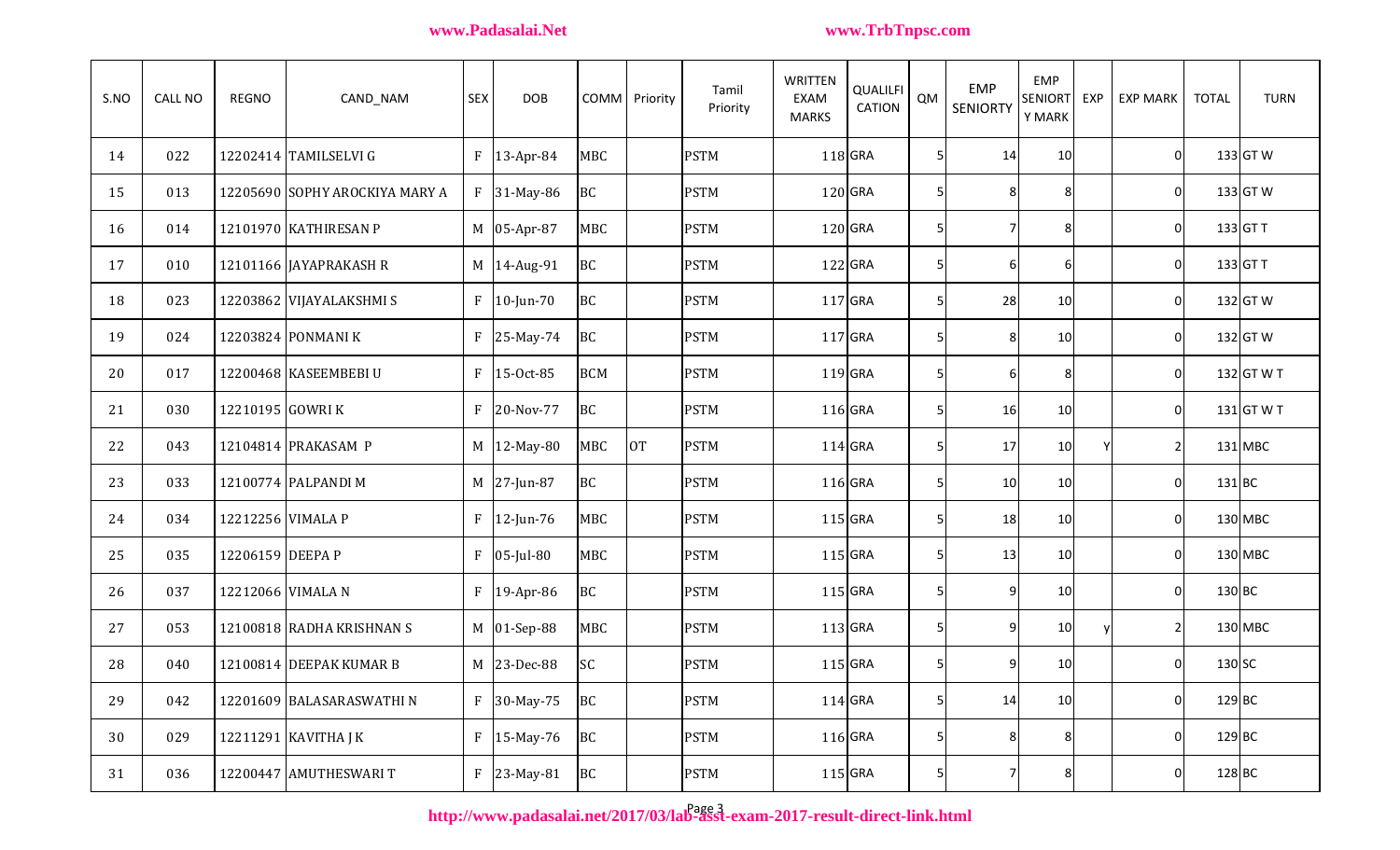| S.NO | <b>CALL NO</b> | <b>REGNO</b>      | CAND_NAM                | <b>SEX</b> | <b>DOB</b>      |            | COMM Priority | Tamil<br>Priority | <b>WRITTEN</b><br>EXAM<br><b>MARKS</b> | QUALILFI<br><b>CATION</b> | QM             | <b>EMP</b><br><b>SENIORTY</b> | <b>EMP</b><br>SENIORT<br>Y MARK | EXP | <b>EXP MARK</b> | <b>TOTAL</b> | <b>TURN</b> |
|------|----------------|-------------------|-------------------------|------------|-----------------|------------|---------------|-------------------|----------------------------------------|---------------------------|----------------|-------------------------------|---------------------------------|-----|-----------------|--------------|-------------|
| 32   | 027            |                   | 12101186 KARTHIKEYAN N  |            | M   13-May-82   | BC         |               | <b>PSTM</b>       |                                        | 117 GRA                   | 5              |                               |                                 |     | 01              | 128 BC       |             |
| 33   | 050            |                   | 12200961 GEETHANJALI K  |            | $F$ 05-Mar-83   | <b>BC</b>  |               | <b>PSTM</b>       |                                        | $113$ GRA                 | 5              | 11                            | 10                              |     | 0               | 128 BC       |             |
| 34   | 039            |                   | 12101051 BALAKUMAR G    |            | M 21-Apr-88     | <b>BC</b>  |               | <b>PSTM</b>       |                                        | 115 GRA                   | 5              |                               |                                 |     | 2               | 128 BC       |             |
| 35   | 056            |                   | 12202173 GEETHAKUMARI C |            | $F$   02-Jun-74 | <b>BC</b>  |               | <b>PSTM</b>       |                                        | $112$ GRA                 | 5              | 12                            | 10                              |     | 0               |              | 127 BC T    |
| 36   | 058            | 12203499 JAMUNA V |                         |            | $F$ 22-Mar-82   | <b>BC</b>  |               | <b>PSTM</b>       |                                        | 112 GRA                   | 5              | 10                            | 10                              |     | 0               |              | 127 BC T    |
| 37   | 060            |                   | 12211449 MUTHULAKSHMIS  |            | $F$ 29-May-86   | SC         |               | <b>PSTM</b>       |                                        | 112 GRA                   | 5              | 14                            | 10                              |     | 0               | 127 SC       |             |
| 38   | 061            |                   | 12203409 PONMANI P      |            | $F$ 15-Jul-88   | <b>BC</b>  |               | <b>PSTM</b>       |                                        | 112 GRA                   | 5 <sub>l</sub> | 10                            | 10                              |     | 0               |              | 127 BC T    |
| 39   | 065            |                   | 12205958 RAJESWARI G    |            | F   15-May-81   | SC         |               | <b>PSTM</b>       |                                        | 111 GRA                   | 5              | 11                            | 10                              |     | 0               |              | 126 SC W    |
| 40   | 031            | 12102955 SURESH V |                         |            | M 10-Feb-84     | BC         |               | <b>PSTM</b>       | 116 12                                 |                           | $\overline{2}$ | 61                            | 8                               |     | 0               |              | 126 BC T    |
| 41   | 047            | 12201211 DHURGA S |                         |            | $F$ 24-Jul-91   | SC         |               | <b>PSTM</b>       | 114 12                                 |                           | $\overline{2}$ | 9                             | 10                              |     | 0               |              | 126 SC W    |
| 42   | 069            | 12206868 ESWARI A |                         |            | F   19-Aug-72   | <b>BC</b>  |               | <b>PSTM</b>       |                                        | $110$ GRA                 | 5              | 27                            | 10                              |     | $\Omega$        |              | 125 BC W    |
| 43   | 070            | 12203657 HEMA V   |                         |            | F   19-May-76   | <b>BC</b>  |               | <b>PSTM</b>       |                                        | $110$ GRA                 | 5              | 18                            | 10                              |     | 0               |              | 125 BC W    |
| 44   | 074            | 12212212 SHOBHA V |                         |            | $F$ 15-Nov-83   | <b>BC</b>  | IC            | <b>PSTM</b>       |                                        | $110$ GRA                 | 5              | 14                            | 10                              |     | $\overline{0}$  |              | 125 BC W    |
| 45   | 062            | 12202793 PREMAR   |                         | F          | 18-Dec-90       | <b>SCA</b> |               | <b>PSTM</b>       |                                        | 112 GRA                   | 5              |                               |                                 |     | 0               |              | 125 SCA W T |
| 46   | 057            |                   | 12203854 KUPPULAKSHMIS  |            | $F$ 06-Apr-76   | BC         |               | <b>PSTM</b>       | 112 12                                 |                           | $\overline{2}$ | 23                            | 10                              |     | 0               |              | 124 BC W    |
| 47   | 016            |                   | 12200916 MASILAMANI S   |            | $F$ 15-Apr-76   | <b>BC</b>  |               | <b>PSTM</b>       |                                        | 119 GRA                   | 5              | $\overline{0}$                | $\overline{0}$                  |     | 0               |              | 124 BC W    |
| 48   | 083            |                   | 12205290 SUMATHI S      |            | $F$ 10-Aug-85   | BC         |               | <b>PSTM</b>       |                                        | $109$ GRA                 | 5 <sub>l</sub> | 12                            | 10                              |     | 01              |              | 124 BC W    |
| 49   | 066            | 12201976 DEEPA A  |                         |            | F 20-Feb-87     | <b>BC</b>  |               | <b>PSTM</b>       |                                        | 111 GRA                   | 5 <sup>1</sup> | 7                             | 81                              |     | $\overline{0}$  |              | 124 BC W T  |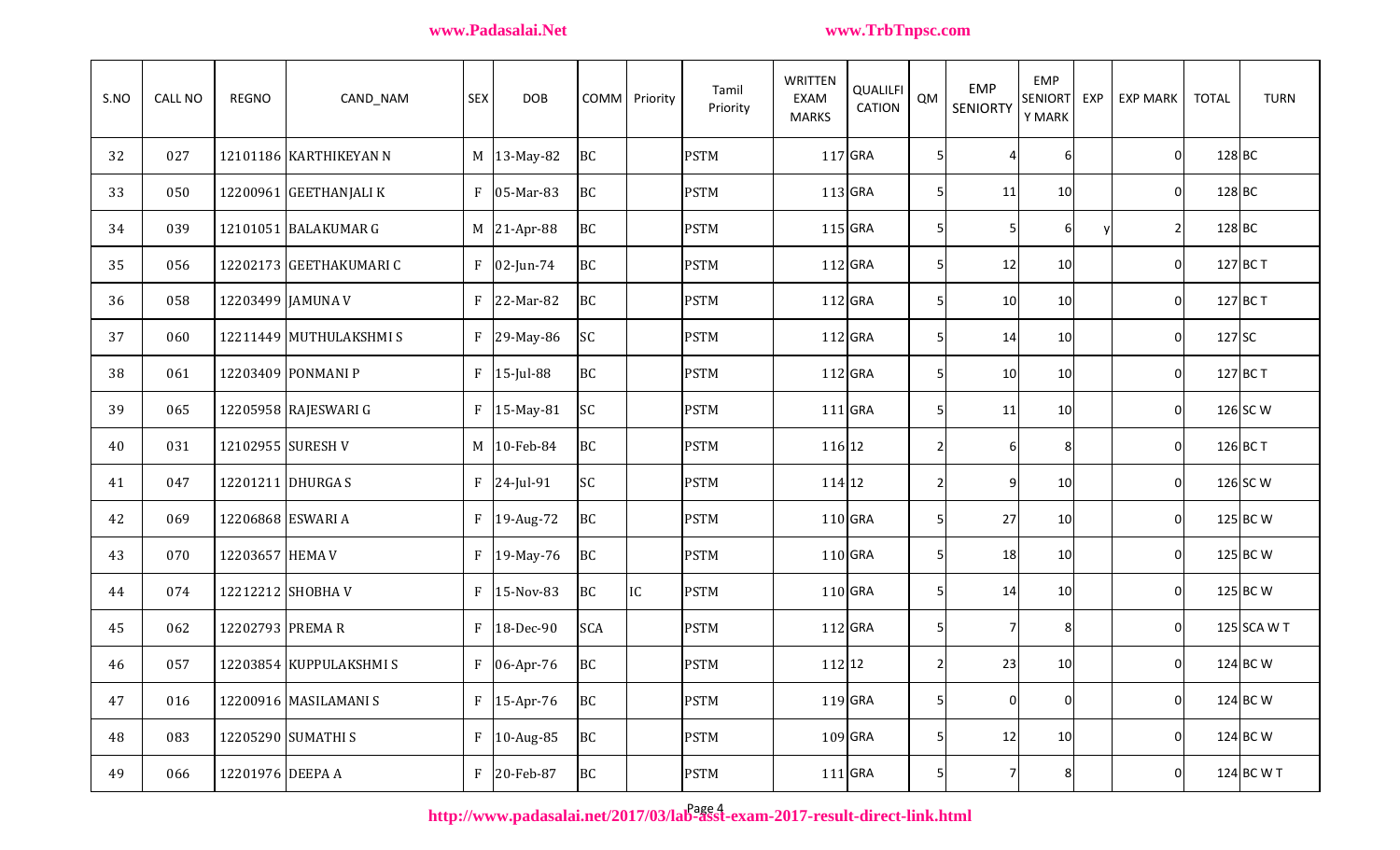| S.NO | <b>CALL NO</b> | <b>REGNO</b>  | CAND_NAM                   | <b>SEX</b>   | <b>DOB</b>    |            | COMM Priority | Tamil<br>Priority | <b>WRITTEN</b><br>EXAM<br><b>MARKS</b> | <b>QUALILFI</b><br><b>CATION</b> | QM             | <b>EMP</b><br><b>SENIORTY</b> | <b>EMP</b><br><b>SENIORT</b><br>Y MARK | EXP | <b>EXP MARK</b> | <b>TOTAL</b> | <b>TURN</b>  |
|------|----------------|---------------|----------------------------|--------------|---------------|------------|---------------|-------------------|----------------------------------------|----------------------------------|----------------|-------------------------------|----------------------------------------|-----|-----------------|--------------|--------------|
| 50   | 018            |               | 12107754 BALASUBRAMANIAN K |              | M 20-May-91   | <b>SC</b>  |               | <b>PSTM</b>       | 119 GRA                                |                                  | 5 <sup>1</sup> | $\Omega$                      | $\overline{0}$                         |     | ΟI              | 124 SC       |              |
| 51   | 092            |               | 12208330 MANIMEGALAIR      | F            | 04-May-81     | <b>MBC</b> |               | <b>PSTM</b>       | $108$ GRA                              |                                  | 5 <sub>l</sub> | 12                            | 10 <sup>1</sup>                        |     | ΟI              |              | 123 MBC      |
| 52   | 095            |               | 12104794 VISHVANATHAN S    |              | M 11-May-88   | <b>MBC</b> |               | <b>PSTM</b>       | 108 GRA                                |                                  | 5 <sub>l</sub> | 10                            | <b>10</b>                              |     | 01              |              | 123 MBC T    |
| 53   | 091            |               | 12102078 SURESHKUMAR P     |              | M 10-Jan-77   | <b>MBC</b> | ORTHO PSTM    |                   | 108 12                                 |                                  | $\overline{2}$ | 19                            | 10                                     | v   | $2\vert$        |              | 122 MBC PH T |
| 54   | 100            |               | 12105405 SIVAKUMAR S       |              | M 17-Jul-80   | <b>MBC</b> |               |                   | 107 GRA                                |                                  | 5 <sub>l</sub> | 14                            | <b>10</b>                              |     | 01              |              | $122$ MBC    |
| 55   | 051            |               | 12101164 ANANDA KUMAR R    |              | M 24-Oct-83   | <b>SC</b>  |               | <b>PSTM</b>       |                                        | 113 GRA                          | 5 <sub>l</sub> | 4                             | $\boldsymbol{\Lambda}$                 |     | ΟI              | $122$ SC     |              |
| 56   | 105            |               | 12201194 PARVEEN BANU H    | $\rm F$      | $15$ -Jul-86  | <b>BCM</b> |               | <b>PSTM</b>       | 107 GRA                                |                                  | 5 <sub>l</sub> | 13                            | 10 <sup>1</sup>                        |     | ΟI              |              | 122 BCM      |
| 57   | 089            |               | 12201928 KARTHIKA N        | $\mathbf{F}$ | 30-May-91     | <b>MBC</b> |               | <b>PSTM</b>       | 109 GRA                                |                                  | 5 <sub>l</sub> | 7                             | 81                                     |     | ΟI              |              | 122 MBC W    |
| 58   | 046            |               | 12208798 POOMALAR K        |              | $F$ 26-Jun-91 | <b>BC</b>  | IC            | <b>PSTM</b>       | 114 12                                 |                                  | $\mathbf{2}$   | 61                            | 6I                                     |     | 01              |              | $122$ BC PR  |
| 59   | 116            | 12200072 UMAD |                            | $\mathbf{F}$ | 02-Jun-81     | <b>MBC</b> |               | <b>PSTM</b>       |                                        | 106 GRA                          | 5 <sub>l</sub> | 17                            | 10 <sup>1</sup>                        |     | 01              |              | 121 MBC W    |
| 60   | 121            |               | 12102744 GURUPRASATH N     |              | M 30-Jul-89   | <b>MBC</b> |               | <b>PSTM</b>       |                                        | 106 GRA                          | 5 <sub>l</sub> | 11                            | 10 <sup>1</sup>                        |     | 01              |              | 121 MBC T    |
| 61   | 127            |               | 12202838 POONGOTHAI M      | $\mathbf{F}$ | 15-Jul-80     | <b>MBC</b> |               | <b>PSTM</b>       | 105 GRA                                |                                  | 5 <sub>l</sub> | 9                             | 10                                     |     | 01              |              | 120 MBC W    |
| 62   | 048            |               | 12207639 SIVAGAMI S        | $\mathbf{F}$ | 12-Dec-82     | <b>MBC</b> |               | <b>PSTM</b>       | 113 GRA                                |                                  | 5 <sub>l</sub> | 2                             | $\overline{2}$                         |     | 01              |              | 120 MBC W    |
| 63   | 131            |               | 12203057 NITHYA KUMARI P   | $\mathbf{F}$ | 26-May-86     | <b>SCA</b> |               |                   | 105 GRA                                |                                  | 5 <sup>1</sup> | 14                            | 10                                     |     | οI              | 120 SCA      |              |
| 64   | 132            |               | 12200599 GOKILAM R         | $\mathbf{F}$ | 23-Apr-87     | <b>MBC</b> |               | <b>PSTM</b>       | 105 GRA                                |                                  | 5 <sub>l</sub> | 8                             | 10 <sup>1</sup>                        |     | 01              |              | 120 MBC W T  |
| 65   | 144            |               | 12100241 PARTHIBAN G       |              | M 15-May-90   | <b>SC</b>  |               | <b>PSTM</b>       |                                        | $104$ GRA                        | 5 <sub>l</sub> | 10                            | 10 <sup>1</sup>                        |     | ΟI              | 119 SC T     |              |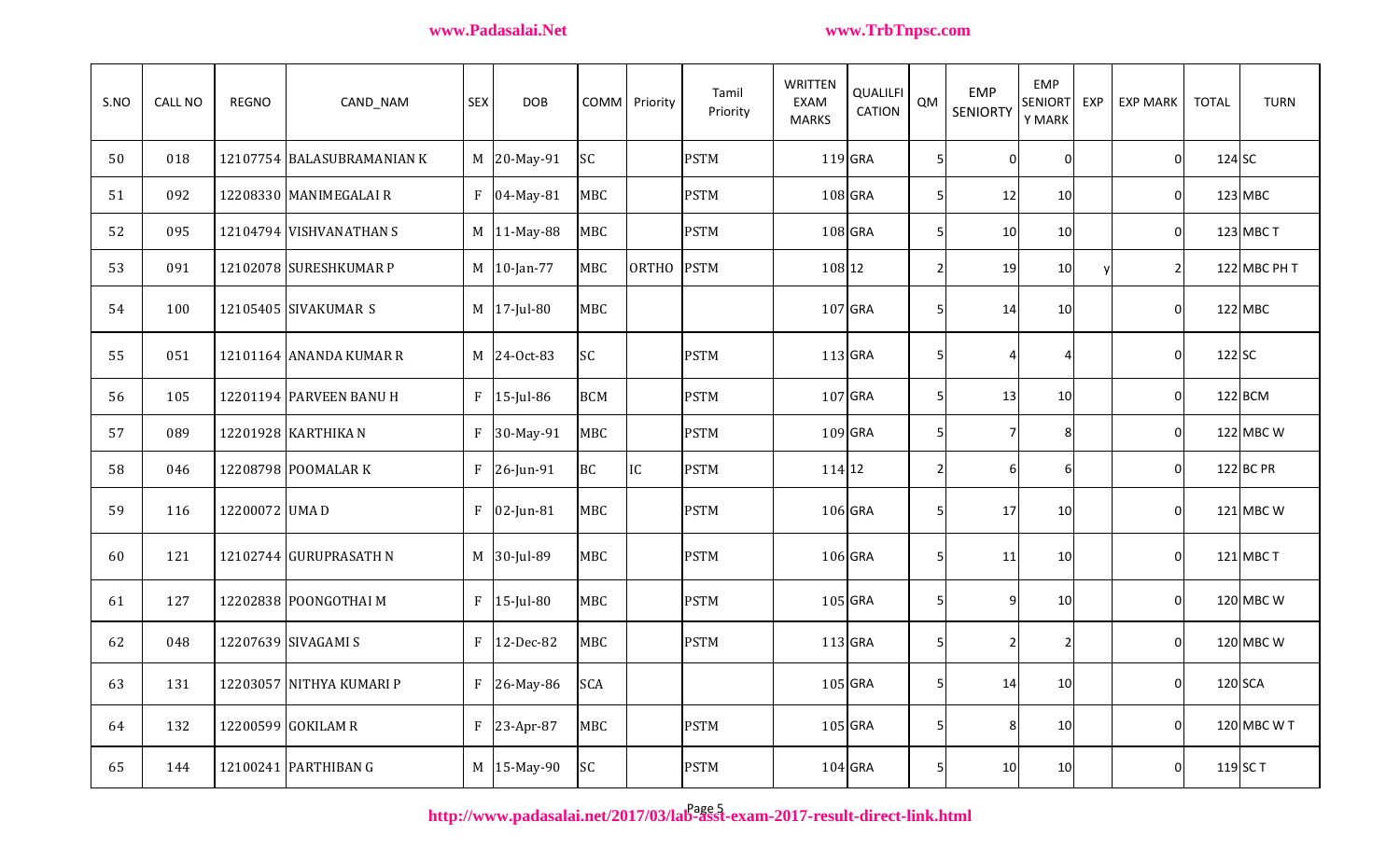| S.NO | <b>CALL NO</b> | <b>REGNO</b>    | CAND_NAM                  | <b>SEX</b>   | <b>DOB</b>    |            | COMM Priority   | Tamil<br>Priority | WRITTEN<br><b>EXAM</b><br><b>MARKS</b> | QUALILFI<br><b>CATION</b> | QM             | <b>EMP</b><br><b>SENIORTY</b> | <b>EMP</b><br><b>SENIORT</b><br>Y MARK | EXP | <b>EXP MARK</b> | <b>TOTAL</b> | <b>TURN</b>     |
|------|----------------|-----------------|---------------------------|--------------|---------------|------------|-----------------|-------------------|----------------------------------------|---------------------------|----------------|-------------------------------|----------------------------------------|-----|-----------------|--------------|-----------------|
| 66   | 103            |                 | 12100030 MOHAMED RAFIS    |              | M 09-Jan-84   | <b>BCM</b> |                 | <b>PSTM</b>       |                                        | $107$ GRA                 | 5 <sub>l</sub> | 61                            | 6                                      |     | 0               |              | 118 BCM T       |
| 67   | 130            |                 | 12203028 KANIMOZHI M      |              | F 27-Jul-85   | <b>SC</b>  | IC              | <b>PSTM</b>       |                                        | $105$ GRA                 | 5 <sub>l</sub> | 8                             | 8                                      |     | 0               |              | 118 SC PR       |
| 68   | 159            |                 | 12100281 CHANDRASEKARAN V |              | M 10-Jun-88   | <b>SCA</b> |                 | <b>PSTM</b>       |                                        | 103 GRA                   | 5 <sub>l</sub> | 7                             | 8 <sup>1</sup>                         |     | 2               |              | 118 SCA T       |
| 69   | 161            |                 | 12206856 ESAKKIMUTHUS     | $\mathbf{F}$ | 19-0ct-90     | <b>SC</b>  |                 | <b>PSTM</b>       |                                        | 103 GRA                   | 5 <sub>l</sub> | 9                             | 10                                     |     | 0               |              | 118 SC W        |
| 70   | 173            | 12101271 GOPU D |                           |              | M 07-Jun-77   | <b>SC</b>  |                 | <b>PSTM</b>       |                                        | $101$ GRA                 | 5 <sub>l</sub> | 23                            | 10                                     |     | 0               |              | 116 SC T        |
| 71   | 174            |                 | 12211388 REGINA BEGUM S   |              | $F$ 05-Jan-79 | <b>BCM</b> |                 | <b>PSTM</b>       |                                        | $101$ GRA                 | 5 <sub>l</sub> | 15                            | 10                                     |     | 0               |              | 116 BCM DW*     |
| 72   | 149            |                 | 12203850 PORKODI K        | $\mathbf{F}$ | 14-Apr-93     | <b>SC</b>  |                 | <b>PSTM</b>       |                                        | $104$ GRA                 | 5 <sub>l</sub> | 5                             | 61                                     |     | 0               |              | 115 SC W T      |
| 73   | 192            |                 | 12107314 VIGNESH KUMAR A  |              | M 10-Apr-93   | <b>SCA</b> |                 |                   |                                        | $101$ GRA                 | 5 <sub>l</sub> | 7                             | $8 \,$                                 |     | 0               |              | 114 SC EX*      |
| 74   | 315            |                 | 12103577 SELVAMANI R      |              | M 25-Aug-80   | <b>MBC</b> | $\overline{IC}$ | <b>PSTM</b>       |                                        | 93 GRA                    | 5 <sub>l</sub> | 15                            | 10                                     |     | 0               |              | 108 MBC PR      |
| 75   | 346            |                 | 12211914 RAJKALA K        | F            | 06-Dec-87     | <b>MBC</b> | IC              |                   |                                        | 91 GRA                    | 5 <sub>l</sub> | 3                             | Δ                                      |     | 0               |              | 100 MBC PR      |
| 76   | 369            |                 | 12213274 AMALA JENIFER D  | $\mathbf{F}$ | 10-Sep-89     | <b>BC</b>  | IC              | <b>PSTM</b>       |                                        | 87 12                     | $\mathbf{2}$   | 5                             | 61                                     |     | 0               |              | <b>95 BC PR</b> |
| 77   | 377            |                 | 12101444 VIGNESHKUMAR M   |              | M 27-Nov-88   | <b>SC</b>  | IC              | <b>PSTM</b>       |                                        | 79 GRA                    | 5 <sub>l</sub> | 9                             | 10                                     |     | 0               |              | 94 SC PR        |
| 78   | 390            |                 | 12205279 SAMUNDEESWARI V  | F            | 06-May-73     | <b>BC</b>  | <b>DW</b>       | <b>PSTM</b>       |                                        | 71 GRA                    | 5 <sub>l</sub> | 24                            | 10                                     |     | 0               |              | 86 GT DW        |
| 79   | 400            |                 | 12208909 PANGAJAVALLIS    | $\rm F$      | 15-May-81     | BC         | <b>DW</b>       | <b>PSTM</b>       |                                        | 67 GRA                    | $\mathbf{5}$   | 6                             | 8 <sup>1</sup>                         |     | $\overline{0}$  |              | 80 GT PR        |
| 80   | 401            |                 | 12210754 POONKOTHAIS      | $\rm F$      | 22-May-89     | <b>MBC</b> | IC              | <b>PSTM</b>       |                                        | 67 GRA                    | $\mathbf{5}$   | 6                             | 6                                      |     | 0               |              | 78 MBC PR       |
| 81   | 389            |                 | 12101408 MURUGAN M        |              | M 10-Apr-68   | <b>MBC</b> | EX              | <b>PSTM</b>       |                                        | 71 GRA                    | $\mathbf{5}$   | $\overline{0}$                | $\overline{0}$                         |     | 01              |              | <b>76 GT EX</b> |

http://www.padasalai.net/2017/03/lab<sup>2</sup>g§st-exam-2017-result-direct-link.html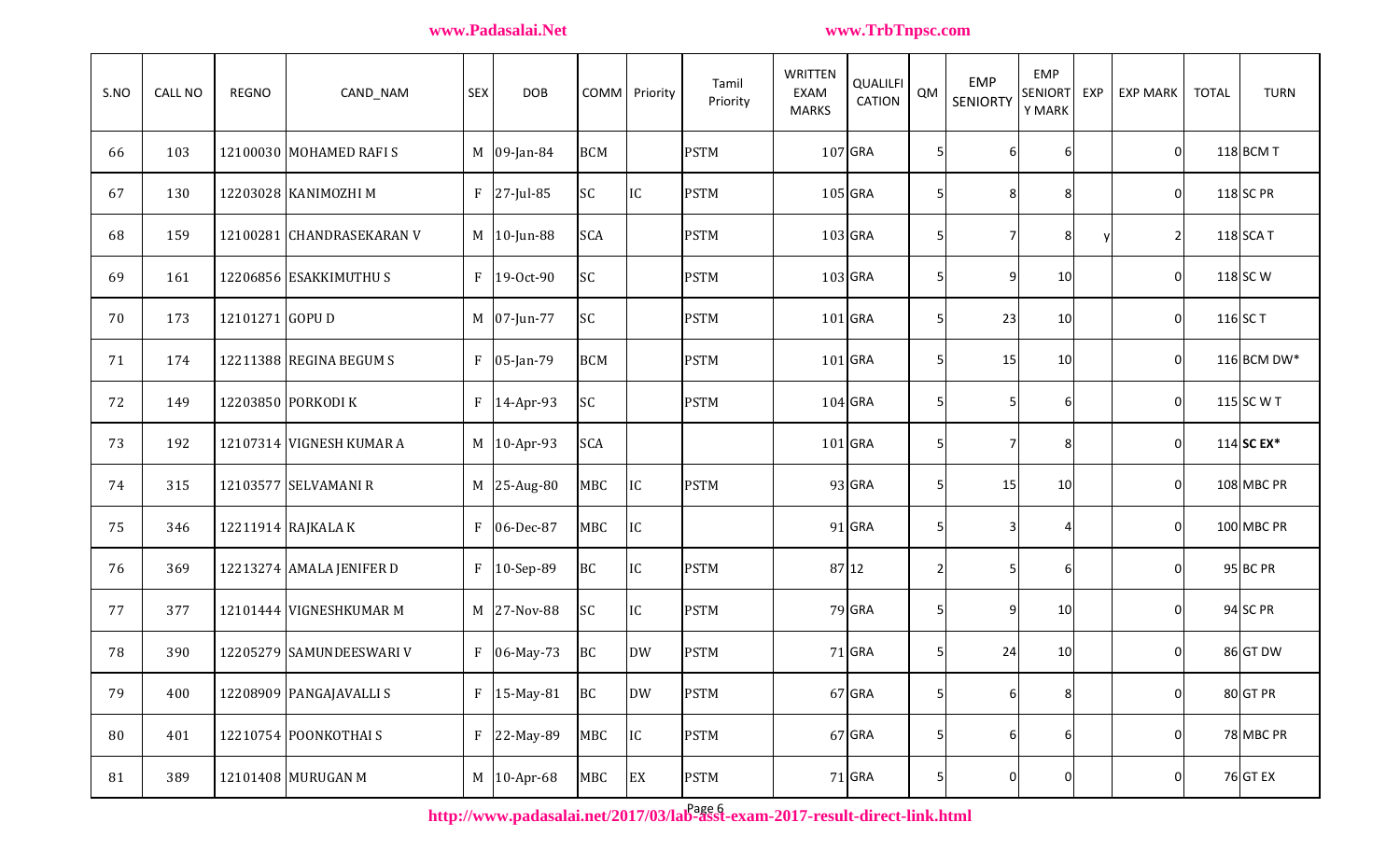| S.NO | CALL NO | <b>REGNO</b>      | CAND_NAM                 | <b>SEX</b>   | <b>DOB</b>   |            | <b>COMM</b> Priority | Tamil<br>Priority | <b>WRITTEN</b><br><b>EXAM</b><br><b>MARKS</b> | QUALILFI<br><b>CATION</b> | QM             | <b>EMP</b><br><b>SENIORTY</b> | <b>EMP</b><br><b>SENIORT</b><br>Y MARK | EXP | <b>EXP MARK</b> | <b>TOTAL</b> | <b>TURN</b>     |
|------|---------|-------------------|--------------------------|--------------|--------------|------------|----------------------|-------------------|-----------------------------------------------|---------------------------|----------------|-------------------------------|----------------------------------------|-----|-----------------|--------------|-----------------|
| 82   | 409     |                   | 12200522 SARANYA R       | $\mathbf{F}$ | 28-Mar-90    | <b>MBC</b> | IC                   | <b>PSTM</b>       |                                               | 61 GRA                    | 5 <sub>l</sub> | 10                            | 10                                     |     | $\Omega$        |              | 76 MBC PR       |
| 83   | 402     |                   | 12104222 SADISH KUMAR S  | M            | 15-Jun-69    | <b>OC</b>  | EX                   | <b>PSTM</b>       |                                               | 66 GRA                    | 5              |                               | $\overline{2}$                         |     | $\overline{0}$  |              | 73 GT EX        |
| 84   | 441     |                   | 12210291 C KANAKAVALLI   | $\mathbf{F}$ | 09-Oct-76    | <b>BC</b>  | <b>DW</b>            | <b>PSTM</b>       |                                               | 53 GRA                    | 5              | 21                            | 10 <sup>1</sup>                        |     | 0               |              | 68 GT PR        |
| 85   | 407     |                   | 12209305 CHANDRAMOHANA S | $\mathbf{F}$ | 25-Apr-86    | <b>BC</b>  | <b>DW</b>            | <b>PSTM</b>       | 62 12                                         |                           | $\overline{2}$ | 2                             | 2I                                     |     | 0               |              | 66 GT PR        |
| 86   | 431     | 12103813 BELLAN K |                          | M            | 17-Nov-67    | <b>MBC</b> | EX                   | <b>PSTM</b>       | 55 12                                         |                           | $\overline{2}$ | 6                             | 81                                     |     | 0               |              | 65 MBC EX       |
| 87   | 433     |                   | 12202908 KALEESWARI N    | $\mathbf{F}$ | $15$ -Jul-75 | <b>BC</b>  | <b>DW</b>            | <b>PSTM</b>       |                                               | 55 GRA                    | 5              |                               | $\overline{4}$                         |     | Οl              |              | 64 GT PR        |
| 88   | 428     |                   | 12200358 MANIMEGALAI T   | $\mathbf{F}$ | 01-Feb-82    | <b>BC</b>  | <b>DW</b>            | <b>PSTM</b>       | 56 12                                         |                           | $\overline{2}$ | 2                             | $\overline{4}$                         |     | 01              |              | 62 GT PR        |
| 89   | 470     |                   | 12200966 VIJAYALAKSHMI S | $\mathbf{F}$ | 18-Jun-78    | <b>BC</b>  | <b>DW</b>            | <b>PSTM</b>       | 49 12                                         |                           | $\overline{2}$ | 61                            | 81                                     |     | 01              |              | 59 GT PR T      |
| 90   | 461     |                   | 12200069 MALAR VIZHI M   | $\mathbf{F}$ | 21-Dec-75    | <b>BC</b>  | <b>DW</b>            |                   | $50$ 12                                       |                           | $\overline{2}$ | 5                             | 61                                     |     | 0               |              | 58 GT PR T      |
| 91   | 453     | 12101192 SIVAN R  |                          | M            | 23-Mar-65    | <b>BC</b>  | EX                   | <b>PSTM</b>       |                                               | $51$ GRA                  | 5 <sub>l</sub> | O                             | $\overline{0}$                         |     | ΟI              |              | <b>56 BC EX</b> |
| 92   | 489     |                   | 12203553 JEYA MARI S     | $\mathbf{F}$ | 04-Jan-74    | <b>BC</b>  | <b>DW</b>            | <b>PSTM</b>       | 46 12                                         |                           | $\overline{2}$ |                               | 61                                     |     | $\Omega$        |              | 54 BC DW        |
| 93   | 519     |                   | 12212048 VIJAYARANI K    | $\mathbf{F}$ | 11-May-89    | <b>MBC</b> | <b>DW</b>            | <b>PSTM</b>       | 42 12                                         |                           | $\overline{2}$ | 11                            | 10 <sup>1</sup>                        |     | $\Omega$        |              | 54 MBC DW       |
| 94   | 475     |                   | 12202112 ANANDABABY B    | $\mathbf{F}$ | 10-May-85    | <b>MBC</b> | <b>DW</b>            | <b>PSTM</b>       | 49 10                                         |                           | $\overline{0}$ | 2                             | $\Delta$                               |     | 0               |              | 53 MBC PR       |
| 95   | 517     |                   | 12202511 RUKUMANIDEVI P  | $\mathbf{F}$ | 31-Dec-83    | <b>SC</b>  | <b>DW</b>            | <b>PSTM</b>       | 42 10                                         |                           | $\overline{0}$ | 6                             | 8I                                     |     | 0               |              | 50 SC DW        |
| 96   | 483     |                   | 12100899 ABDUL HAKKIM Y  | M            | 08-Dec-90    | <b>BCM</b> | IC                   | <b>PSTM</b>       | 48 10                                         |                           | $\overline{0}$ |                               | $\overline{2}$                         |     | Οl              |              | 50 BCM PR       |
| 97   | 523     | 12207006 PREMA C  |                          | $\mathbf{F}$ | $16$ -Jan-77 | <b>BC</b>  | <b>DW</b>            |                   | 40 10                                         |                           | $\overline{0}$ | 61                            | 61                                     |     | 0               |              | <b>46 BC PR</b> |
| 98   | 540     |                   | 12205031 ISAKKIAMMAL A   | $\mathbf{F}$ | 07-May-71    | <b>SC</b>  | <b>DW</b>            | <b>PSTM</b>       |                                               | 32 GRA                    | 5 <sup>1</sup> | $\overline{7}$                | 81                                     |     | Οl              |              | 45 SC PR        |